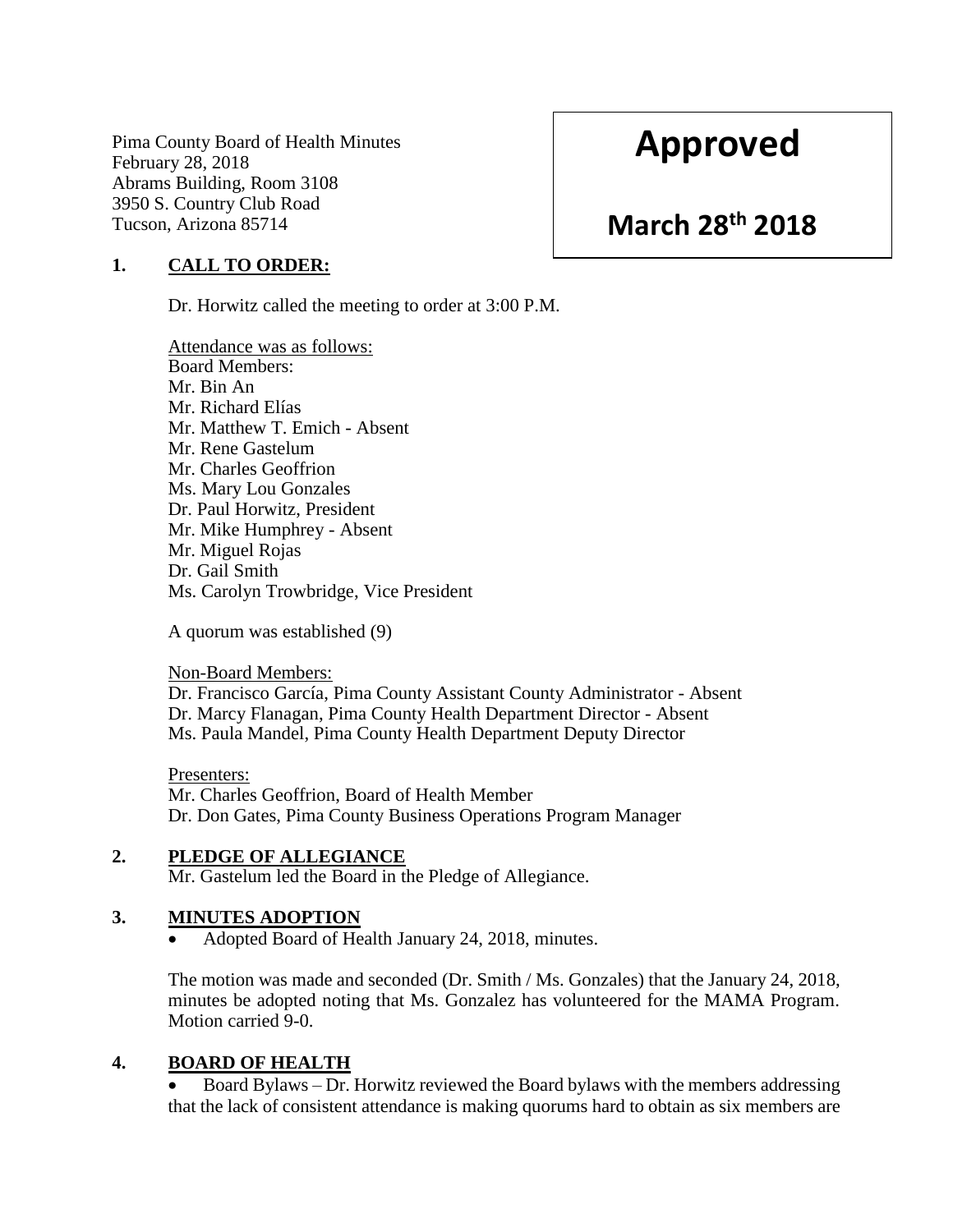required, that missing three consecutive meetings can remove members, and the agenda is required to be issued 10 days prior to the next scheduled meeting. Dr. Horwitz will ask the County Attorney's office if the 10-day agenda requirement can be reduced to five days. Dr. Horwitz also mentioned the Open-Meeting Laws, and reminded Board members to not reply to all on emails but rather reply to the sender only.

Dr. Horwitz did not question the members' dedication but would like to encourage more attendance and communication to ensure the meetings are functioning efficiently. If a member feels that serving on this board is not a good fit, let their Board of Supervisor member know and a replacement will be found. Dr. Horwitz understands that everyone's time is valuable and appreciates their time.

### **5. DIRECTOR'S UPDATE**

 Ms. Mandel, shared that Dr. Flanagan is in Washington, DC, to learn about legislation on Public Health and funding. These topics will be shared at the next meeting.

• Influenza Update (H3N2):

Ms. Mandel, gave an update that the Center for Disease Control and Prevention is reporting a decrease in the number of confirmed influenza cases nationwide however, Arizona still reports widespread status. Between February 11 and February 17, 2018, Arizona had 983 lab confirmed cases. Pima County has confirmed 2,716 cases which is decreasing from 266 cases two weeks ago to 51 reported cases to date. The highest percent affected are those of 65+ years old. However, the pediatric population has reported more deaths during the last two years. The Health Department continues to work with media to inform residents to get the influenza vaccine, avoid using the emergency room for influenza and influenza like symptoms, and the importance of good handwashing. The Health Department is building cross-functional teams that will work together to provide education, outreach, investigation and prevention activities throughout the community. Services are provided for all without question of citizenship. Additionally, Ms. Mandel, briefed the Board that the Center for Disease Control and Prevention uses data from the southern hemisphere to create the vaccine formula used in the US, however because the virus adapts and changes as it spreads it is not an exact science.

### **6. GLOBAL WARMING UPDATE:**

 Dr. Horwitz introduced Mr. Geoffrion who presented on global warming and how climate changes can negatively impact the residents of Pima County with floods, fires, poor indoor/outdoor air quality, diseases, and increased fatalities. 2017 was the hottest year in recorded history. According to the U.S. Global Change Research Program, climate change is a significant threat to the health of the American people with heat-related illnesses, cardiopulmonary illness, food, water, and vector-borne diseases, and other stresses. Social and demographic factors also affect residents as more people are located in vulnerable areas, live in more densely populated urban areas, and the impact of poverty raises health risks. The disruption of essential infrastructure such as communications, power delivery, water/sewerage, and transportation are essential to maintaining access to health care and emergency response services. Extreme conditions resulting from climate changes increases these risks especially to the experiencing increased frequency and intensity of drought, wildfires, and flash floods. As a community, it is important to explore more effective methods to combat climate changes associated with global warming that include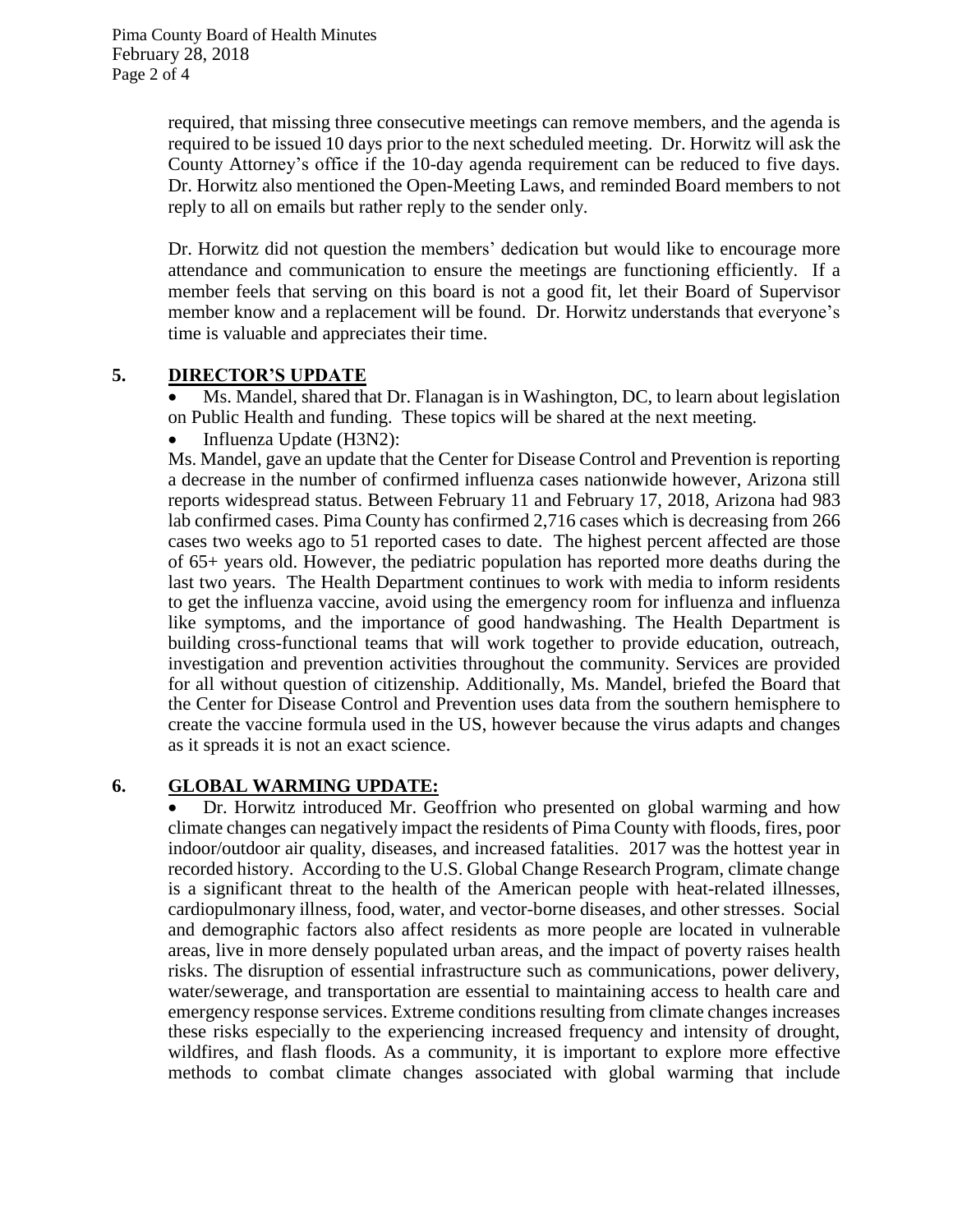Pima County Board of Health Minutes February 28, 2018 Page 3 of 4

> identifying better technology (such as, less coal and more solar use) over the next 10-20 years.

### **7. 2018/2019 BUDGET UPDATE:**

- Dr. Horwitz introduced Dr. Gates, who presented an update regarding current year budget and the proposed budget for the Health Department. This fiscal year 2017/2018, the health fund for the department is budgeted \$15,921,113, expenses incurred to date are \$8,008,295 and projected to finish the year at \$13,661,312 in expenditures. This is a result of expenditure savings in personnel, pharmaceutical supplies, and external services. The health Department is experiencing revenue shortfalls in clinical services while consumer health and vital registration revenue remains on target. Dr. Gates reported the Health Department receives general fund subsidies to offset operational expenditures. The proposed budget for fiscal year 2018/2019 has an increase of \$200,000 in general fund subsidies. This increase in general fund subsidies is due to an increase of IT expenses totaling over \$400,000. The additional \$200,000 provides funding to cover a portion of the IT increase.
- Dr. Horwitz inquired if personnel expenses include retirement plans. Dr. Gates provided information that personnel expenses include all costs of employing an individual.
- $\bullet$
- Dr. Horwitz asked what could be causing the clinical services revenue dip. Dr. Gates indicated this may be due to clients obtaining health insurance and prefer to go to their primary care physician.

### **CALL TO AUDIENCE:**

• There were no speakers from the audience.

## **SUMMATION OF ACTION ITEMS AND PROPOSED AGENDA ITEMS:**

• There was insufficient time for the meeting summation however, Dr. Horwitz reminded the Board members to reply to him with agenda items, requests for presentation and length of time needed, and their ability to attend the meeting.

## **ADJOURNMENT:**

• The meeting adjourned at 4:55 P.M.